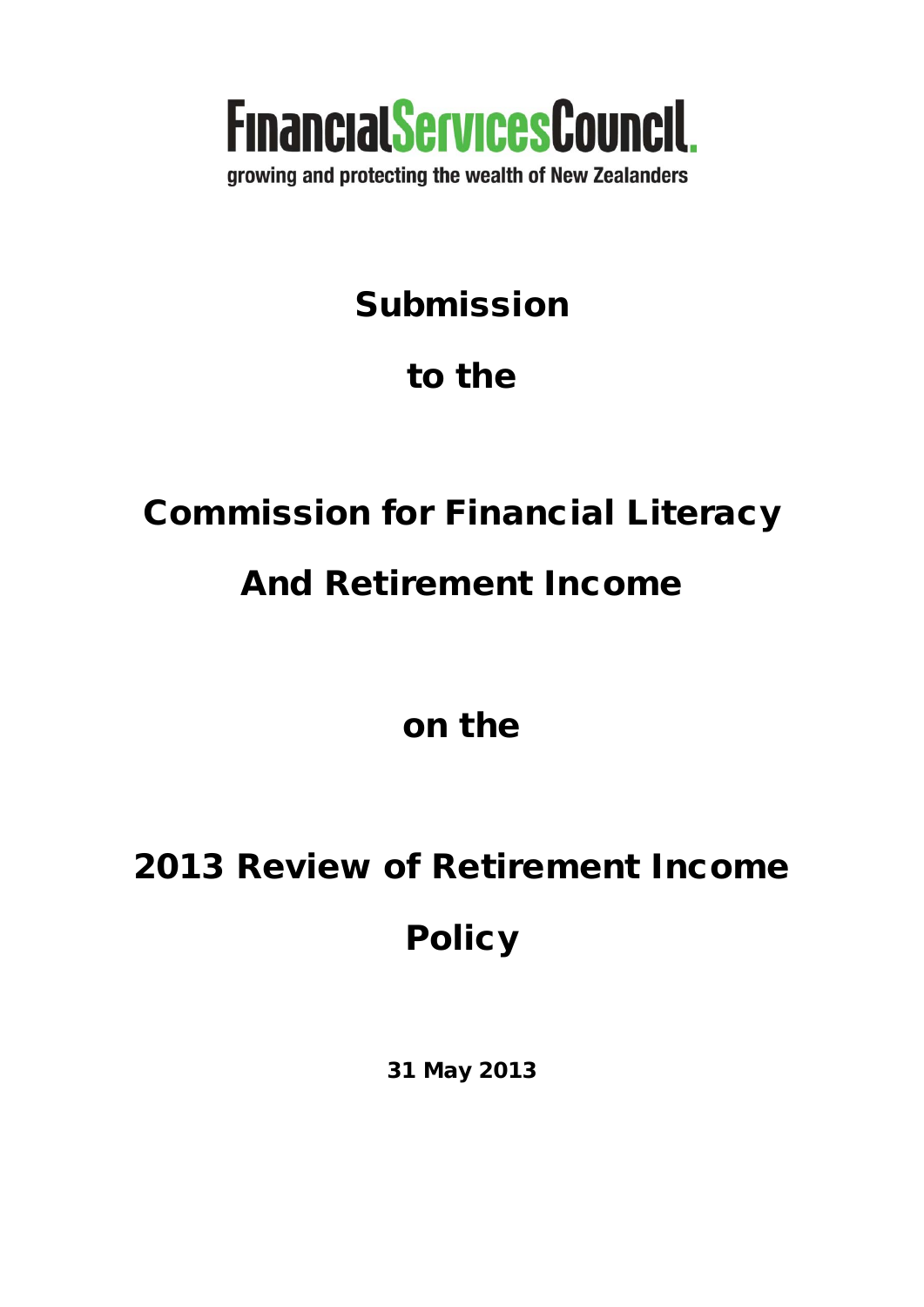## **Summary and Recommendations**

It is now 20 years since the signing of the 1993 Accord on Retirement Income Policies. Over the past 20 years there have been a number of changes that suggest it would be desirable to renegotiate this agreement between the Parties represented in Parliament following the 2014 election, including:

- The rise in the 65 plus population and the growing length of our life after age 65 compared with what had been expected earlier. Our grandparents could look forward to 10-15 years in retirement, whereas our children can expect 20-30 years on average.
- The consequential cost to the taxpayer of more people receiving NZ Superannuation for longer which will increase the cost of superannuation from 4% to nearly 10% of GDP later this century.
- To restrain that cost going forward more New Zealanders would prefer the age of eligibility for New Zealand to move out with longevity rather than have the level of NZ Superannuation cut.
- Only 9% of us expect NZ Superannuation alone, (\$357 per week after tax for a person on their own or \$512 for a couple) will be an adequate income for us in retirement.
- Prefunding a second pension on top of NZ Superannuation, using KiwiSaver with compounding investment returns, could produce a pension for about half the economic cost of funding the same level of pension from taxation
- While 2 million New Zealanders have with encouragement enrolled in KiwiSaver, most of us are saving inadequately to fund a comfortable retirement at about 2 times the level of NZ Superannuation and many of us are not saving at all.
- Many default KiwiSavers are invested in conservative funds that are likely to give them much lower balances in their KiwiSaver account at retirement than if they had been invested in more growth assets.
- The current tax system strongly discourages longer term saving using the preferred vehicles of KiwiSaver and bank term deposits which feature compounding returns.
- New Zealanders want more flexibility in when and where they take their retirement.

In updating the Accord, it will be necessary to address the issues of the affordability of KiwiSaver for the low paid, women who on average spend more time out of paid employment and marginal employers by phasing in these changes over a decade or more.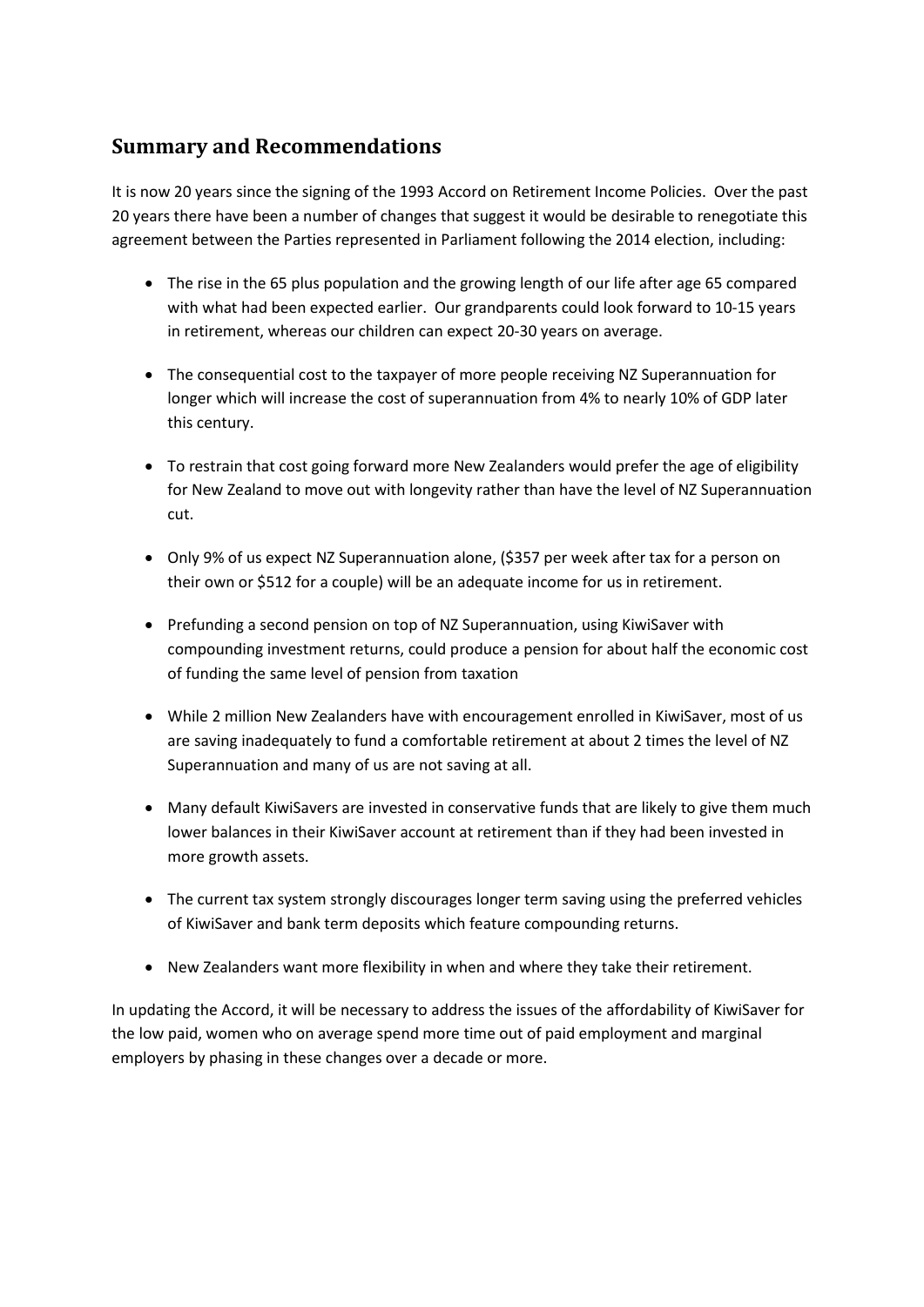## **A New Multi-Party Accord will need to Address the Following Questions**

- **1. What should be the objective of New Zealand's Retirement Income Policy?** Is it to achieve a just adequate retirement income, provide a comfortable level of income in retirement or to maintain pre-retirement consumption levels for all New Zealanders?
- **2. How should we accommodate the rising cost of NZ Super as our population ages and the period of time we live past 65 steadily increases?** Do we want to increase tax rates to pay for the increased costs, cut the NZ Super benefits or move out the age of eligibility for NZ Super or some combination of these?
- **3. If we want to have higher incomes in retirement should KiwiSaver be the vehicle to achieve this for employees?**

If so, should it be voluntary as at present or universal (compulsory) as funding NZ Super out of taxation currently is?

- **4. If we want to use KiwiSaver to supplement NZ Super, when do we need to start increasing contributions and coverage to achieve this?** If we leave this too long we won't be able to afford funding the already retired from taxation paid for by today's taxpayers while the same generation saves more to fund their own KiwiSaver based second pension.
- **5. If we do decide to use KiwiSaver to help employees save for a more comfortable retirement, how do we make this affordable for the low paid, women who spend more time on average outside of the workforce and have lower incomes and savings and marginal employers?**

We could top up KiwiSaver accounts for those who don't get to retirement with sufficient savings or we could, as taxpayers, pay the contributions of those on very low incomes or when they are on parental leave.

**6. If we want to achieve wider participation in KiwiSaver and higher contributions, how could we make it affordable?**

Some New Zealanders cannot afford to immediately start contributing at 3% of salary backed up with the same amount from their employer. Allowing people to start off small at say 1% split between themselves and their employer and moving up 1% each year for 10 years may make it feasible to save more for retirement. Doing this as we come out of recession when incomes start increasing again will make it more affordable.

**7. If we want New Zealanders to use KiwiSaver as their prime means of retirement savings, do we need to remove the tax disadvantages KiwiSavers face in comparison with investors in rental property?**

The FSC has work underway to address this issue of the over taxation of KiwiSaver and PIE financial products that was identified in the 2011 Savings Working Group Report.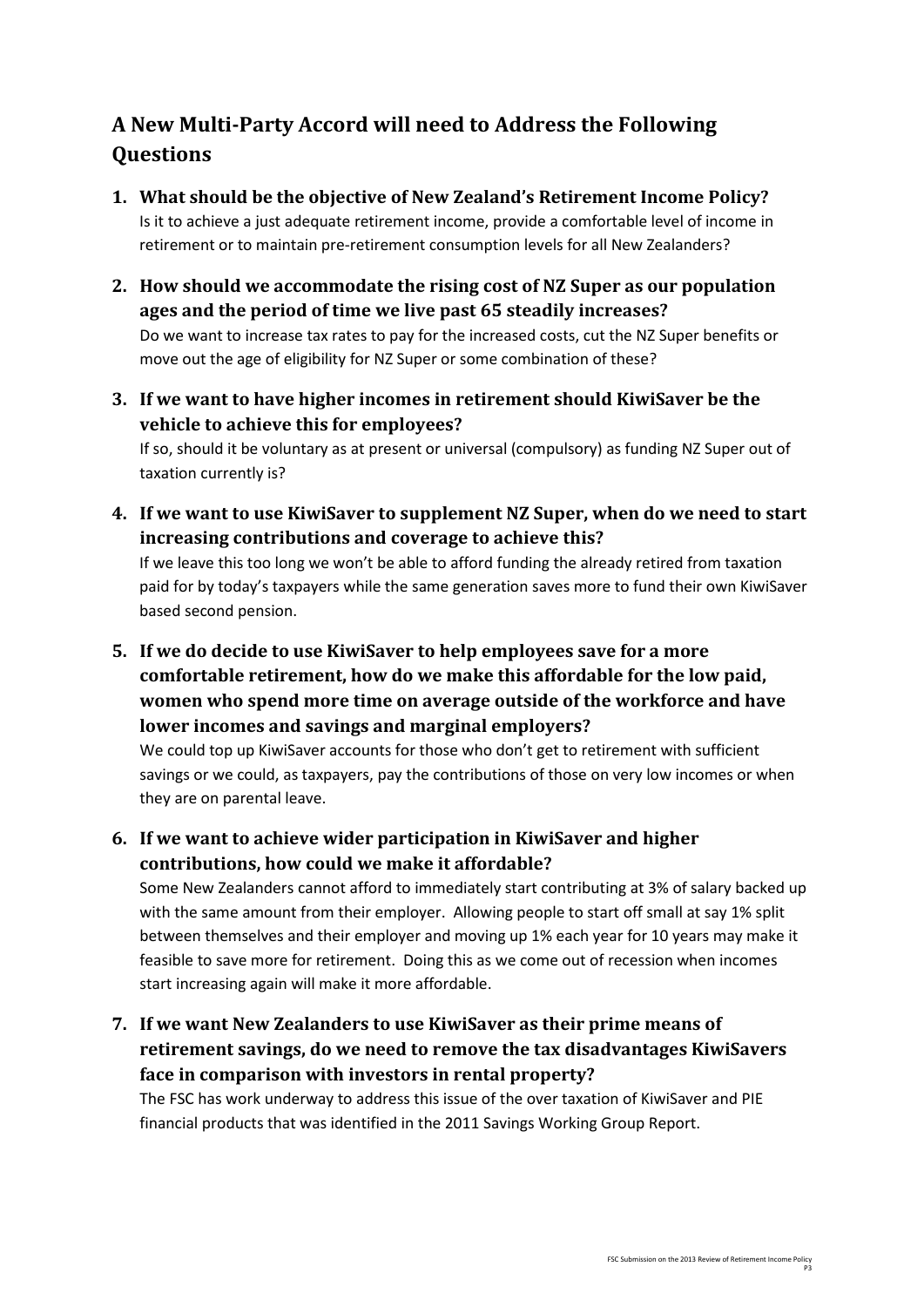The FSC has views on these issues that were outlined in the report we published last year entitled *"Pensions for the Twenty First Century: Retirement Income Security for Younger New Zealanders"*

[http://fsc.org.nz/site/fsc/files/reports//FSC\\_Pensions%20report%20%20FINAL%20Publication%2](http://fsc.org.nz/site/fsc/files/reports/FSC_Pensions%20report%20%20FINAL%20Publication%2017%20June%202012%20copy.pdf) [017%20June%202012%20copy.pdf](http://fsc.org.nz/site/fsc/files/reports/FSC_Pensions%20report%20%20FINAL%20Publication%2017%20June%202012%20copy.pdf)

In summary our proposals were as follows:

- Keep NZ Super in its current form, but move out the age of eligibility as longevity increases. This reduces the need to have significant increases in taxes as longevity increases.
- Encourage New Zealanders to lift contributions to KiwiSaver to ten percent of income (five percent from the employer and five percent from the employee). This will enable New Zealanders to use the power of compounding returns to provide more resources to fund their retirement and for most to lift retirement incomes closer to twice the level of NZ Super.
- Phase in the increase in contributions over 10 years to make it affordable.
- Require KiwiSavers to use some of their funds to purchase a fixed term pension that gives them an income at least as high as NZ Super for the years between when they choose to retire and when they are eligible for NZ Super.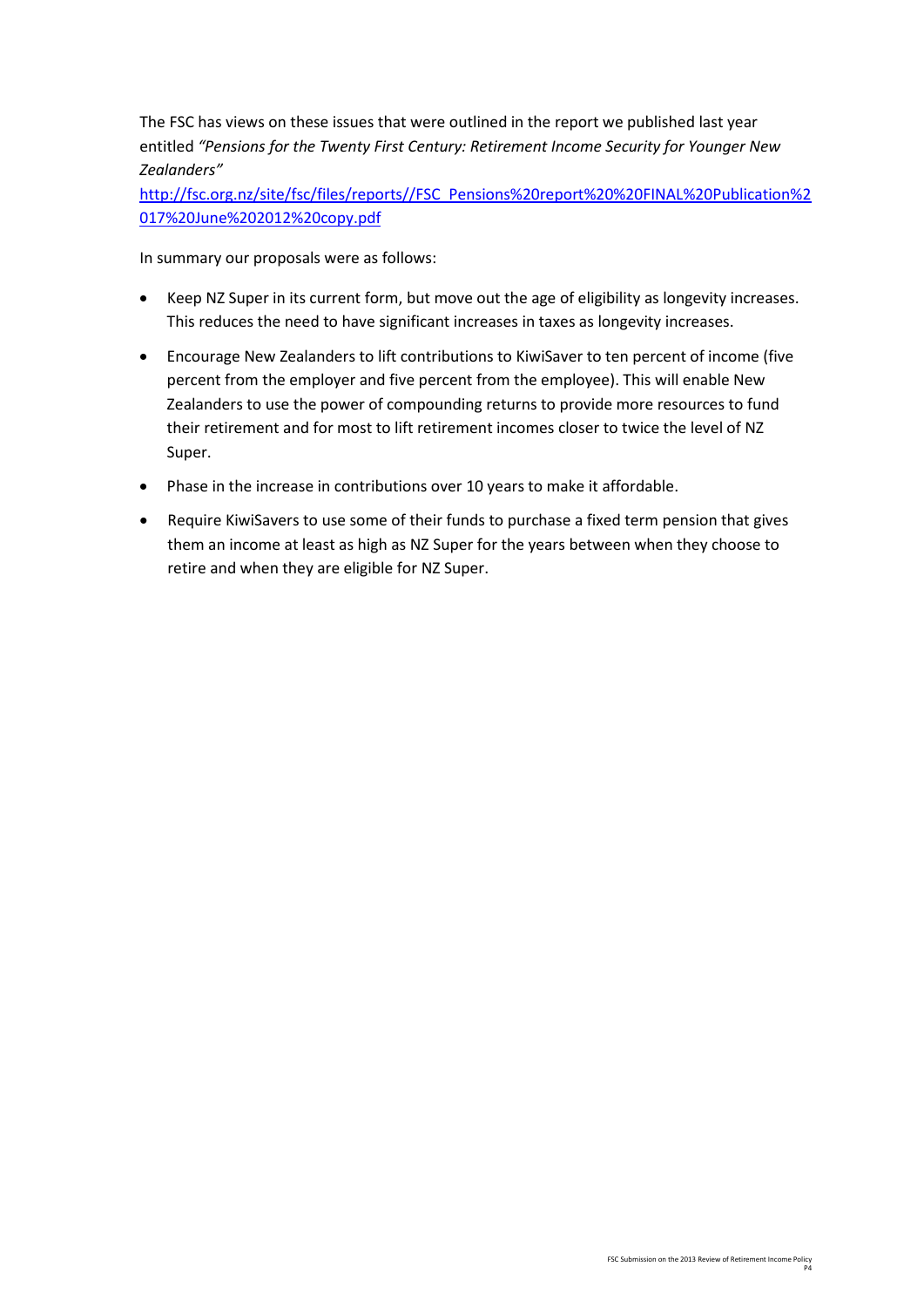## **1. What Are The Current Features of the New Zealand Retirement Income Policy?**

#### **NZ Super (Pay As You Go, PAYGO)**

Today's taxpayers pay for today's NZ Super recipients.

New Zealand Super is one of the most generous aged pensions in the world, paying a flat rate benefit to everyone who is aged 65 or over subject to a residency requirement. It is not subject to any income or asset test and is based on a set percentage, 65% of the average ordinary time weekly wage. As such it provides an income that moves in line with average income levels. It serves as an annuity so no matter how long you may live, it continues to be paid, you don't run out of money. For individuals over 65 it therefore provides a level of income funded by current tax payers that at the current level paid ensures that no one who owns their own home debt free will fall into absolute poverty.

#### **KiwiSaver (Save As You Go, SAYGO)**

KiwiSavers put money aside today for their future retirement.

In most other developed countries alongside the age pension is a compulsory contribution based pension where people in employment make regular contributions based on a percentage of their earnings to help fund their pension in retirement. These contributions are usually greater than 10% of salary. Typically, these arrangements mean someone on the average wage receives 60- 80% of their previous income in retirement. Someone on the average wage in New Zealand receives less than 40% of their previous earnings in retirement if they live on NZ Super only.

New Zealand has had KiwiSaver, a voluntary second tier saving scheme for retirement, since 2008 and some two million New Zealanders have enrolled in it. Numbers are now growing slowly but the numbers enrolled have well exceeded the estimates made prior to its introduction.

KiwiSaver funds are locked in until the age of eligibility but earlier withdrawals are allowed for first home purchase, permanent emigration or in cases of severe hardship.

While KiwiSavers can contribute either 3, 4, or 8% of their incomes with their employers also making an at least 3% contribution, most people are currently contributing at the lower 3% level backed up with the same contribution by their employer. A 6% combined contribution rate is insufficient to fund a comfortable level of income in retirement, about 2 times the level of NZ Super. The KiwiSaver contribution rate to fund a second tier pension equivalent to NZ Super over a 40 year working life needs to be 10%.

Although some 2 million New Zealanders are enrolled in KiwiSaver, a significant minority of these are not currently making contributions having suspended contributions because of hardship, while currently being overseas or because they are children or adults where contributions were only made to the level to access the maximum level of incentive payments by the Government.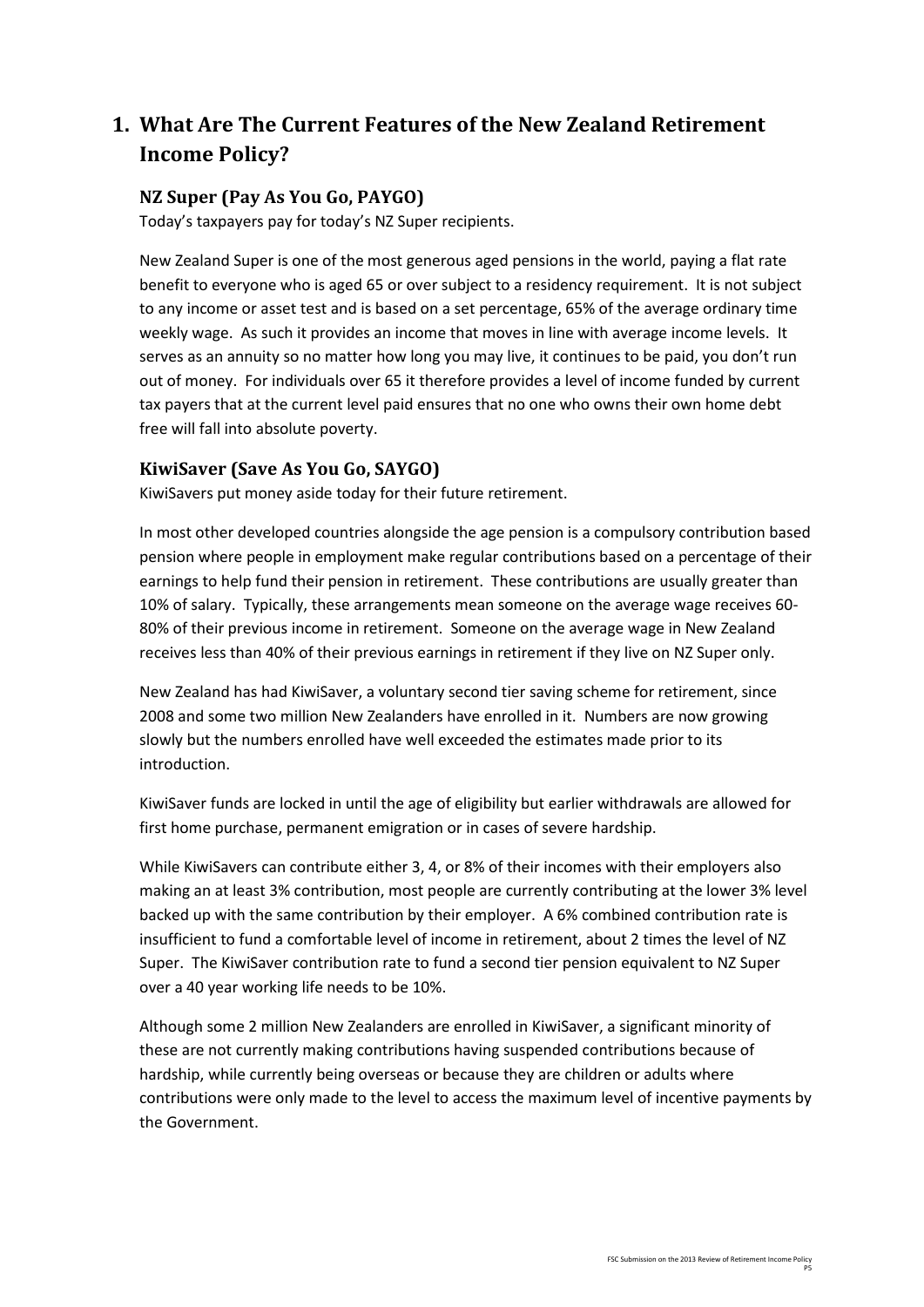While NZ Super is a very good basic age pension it does not meet the requirements of most New Zealanders in retirement. With declining rates of home ownership for younger New Zealanders, it suggests higher levels of poverty in retirement for future generations unless there are policy changes.

### **2. How Sustainable is NZ Super without Change?**

We are currently paying around 4% of GDP to fund NZ Super for those currently retired. If we take the Statistics New Zealand (SNZ) Very Low Mortality projections as our assumption, the cost will rise to nearly 10% of GDP later this century. (The VLM projections assume the trend improvement in longevity from age 65 observed over the last 40 years continues.) While we could decide to increase tax rates by over 20% to pay for this, on past experience if the cost has risen to close to 6% of GDP we have acted to reduce the cost by moving out the age of eligibility for NZ Super and looked at reducing the value of NZ Super.



*Source: Infometrics*

The table on the next page compares the situation that existed at the middle of the last century and what we can expect by the middle of this century.

Our longevity past 65 increases dramatically to reach 30 years for both men and women. Whereas last century there were 7 workers paying taxes to fund one pensioner, by mid century it will be 2 taxpayers only sharing the cost of each pensioner. Most New Zealanders consider we need to act. Acting early by agreeing to a gradual increase in the age of eligibility for NZ Super as longevity increases and stepping up contributions into and coverage of KiwiSaver will enable all future NZ retirees to have a comfortable retirement.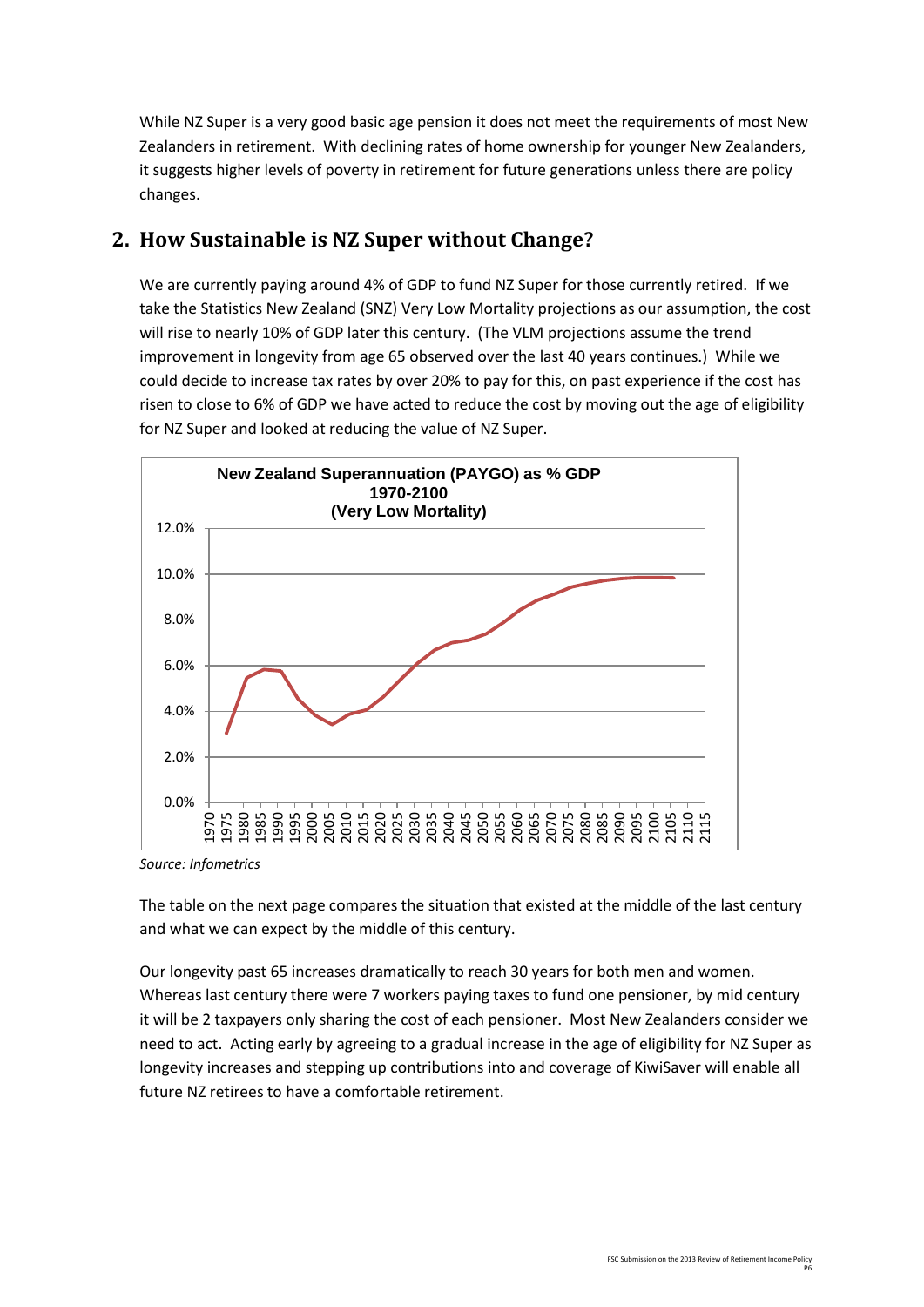| Retirement in the 20 <sup>th</sup> Century   | Retirement in the 21 <sup>st</sup> Century        |
|----------------------------------------------|---------------------------------------------------|
| Funding retirement incomes in 1955           | Funding retirement incomes in 2055                |
| Over 65 population less than 300,000         | Over 65 population reaches almost 1.7 million.    |
| Life expectancy at 65 - 12.8 years for males | Life expectancy at $65 - 30.9$ years for males    |
| and 16.9 years for females.                  | and 30.7 years for females.                       |
| Seven working age people support one         | Two working age people support one                |
| pensioner.                                   | pensioner.                                        |
| Age pensions cost 3% of GDP when the         | Age pensions will cost 9-10% of GDP if the age    |
| universal pension was available from 65.     | of eligibility for NZ Superannuation stays at 65. |

*Source: Updated version of table 35 p49 of Pensions for the Twenty First Century: Retirement Income Security for Younger New Zealanders Report 2012*

## **3. What Has Changed Since the Last Retirement Income Policy Review in 2010?**

Although it is only 3 years a number of significant changes have occurred in both our knowledge and expectations regarding our retirement income policy:

- Only 9% of the population now thinks they could live on NZ Super alone (\$357 a week after tax for a person living alone or \$549 for a couple).
- 2 million New Zealanders have now enrolled in KiwiSaver.
- We now know that longevity after 65 is increasing much faster than we had assumed earlier.
- We now know that most of us are likely to get to retirement with regrets about how much we have saved.
- We now know we are likely to underestimate how long we will live after 65 and therefore save less than we will need for retirement.
- We now know that saving for retirement pensions (SAYGO) is more efficient than funding retirement incomes out of taxation (PAYGO), provided the return on our investments is greater than the growth rate of the economy.
- From the 2011 Savings Working Group Report we know that the New Zealand tax system is strongly biased in favour of investing in real estate and strongly biased against intermediated financial products based on compound returns such as KiwiSaver.
- New Zealand is now believed to have a national savings problem that means we pay higher interest rates for our investment capital which probably helps keep our currency overvalued.
- New Zealanders want more choices in their retirement savings and their retirement options.
- There is majority support for making KiwiSaver universal (compulsory) for employees across all demographics and all party supporters.
- Some 15,000 New Zealanders have used KiwiSaver balances to purchase a first home and more than 400,000 plan to, if KiwiSaver is made universal.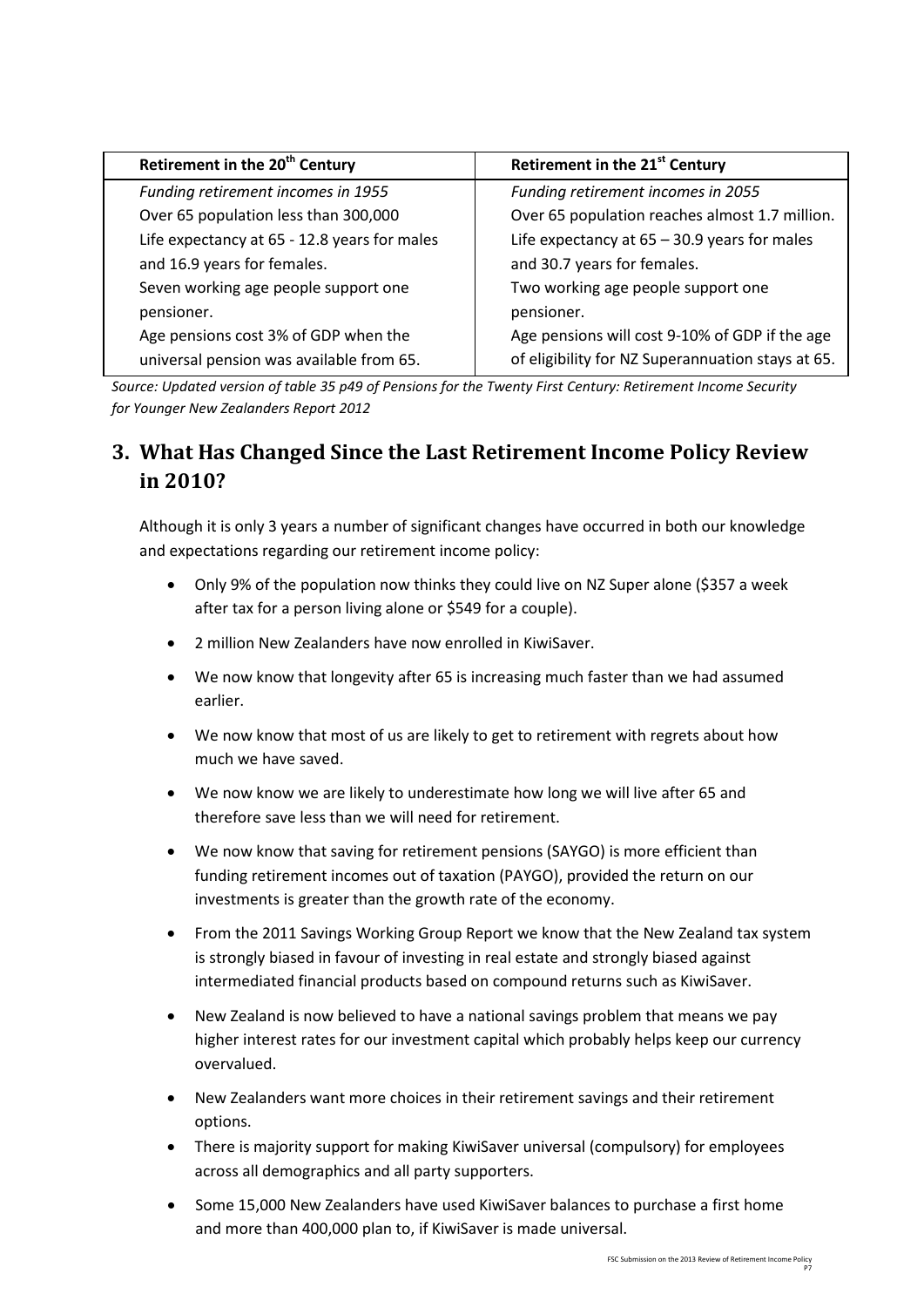• Australia's Superannuation Guarantee is maturing and Australians will soon be contributing 12% of their incomes and their total cost of funding retirement will start declining later this century as ours is rapidly increasing. Young people who move to Australia to take advantage of that emerging difference would no longer be here to fund NZ Super. Being able to double your retirement income by leaving for Australia is one more reason why we need to address our retirement income policy settings.

### **4. What Should Be the Objectives of Retirement Income Policy?**

The overall objective for retirement income policy should be that people are able to live comfortably in retirement.

This requires not just an income but that most New Zealanders by retirement should have a debt free home and access to supporting social and health services on an affordable basis.

The objective for NZ Superannuation should be that no one in retirement lives in poverty.

The objective for KiwiSaver should be to fund a second tier pension on top of NZ Super for all New Zealand employees to achieve a comfortable retirement (2 times NZ Super approximately and the opportunity to maintain 40-60% of pre-retirement incomes and consumption) funded by a nest egg in KiwiSaver.

## **5. We have KiwiSaver, Isn't That Enough to Get Everyone a Comfortable Retirement?**

While KiwiSaver has been a very successful innovation in long term savings for New Zealanders; for a number of reasons, the current policies in place will not see most employees achieve a comfortable retirement by saving 10% of their income over their working life to fund a total pension worth 2 times NZ Super. Those reasons include:

- Many employees are not yet enrolled in KiwiSaver and some of those enrolled are not currently contributing.
- Most people that are enrolled in KiwiSaver are contributing below the 10% of salary level necessary to fund a comfortable retirement.
- Many KiwiSavers who defaulted into a conservative investment account will likely arrive at retirement with a much smaller balance in their KiwiSaver accounts than if they had been invested in more growth assets.
- Many people underestimate their likely life expectancy after age 65 so are not likely to save sufficiently and are likely to outlive their savings.
- Many people who think KiwiSaver would be good for them have not got around to enrolling, most of us find it hard to save and procrastinate when it comes to taking the first steps.
- The tax advantages of owning your own home, paying off your mortgage or investing in rental property means many people do not start saving for retirement until they are in their 50s and then find the saving level necessary prohibitive.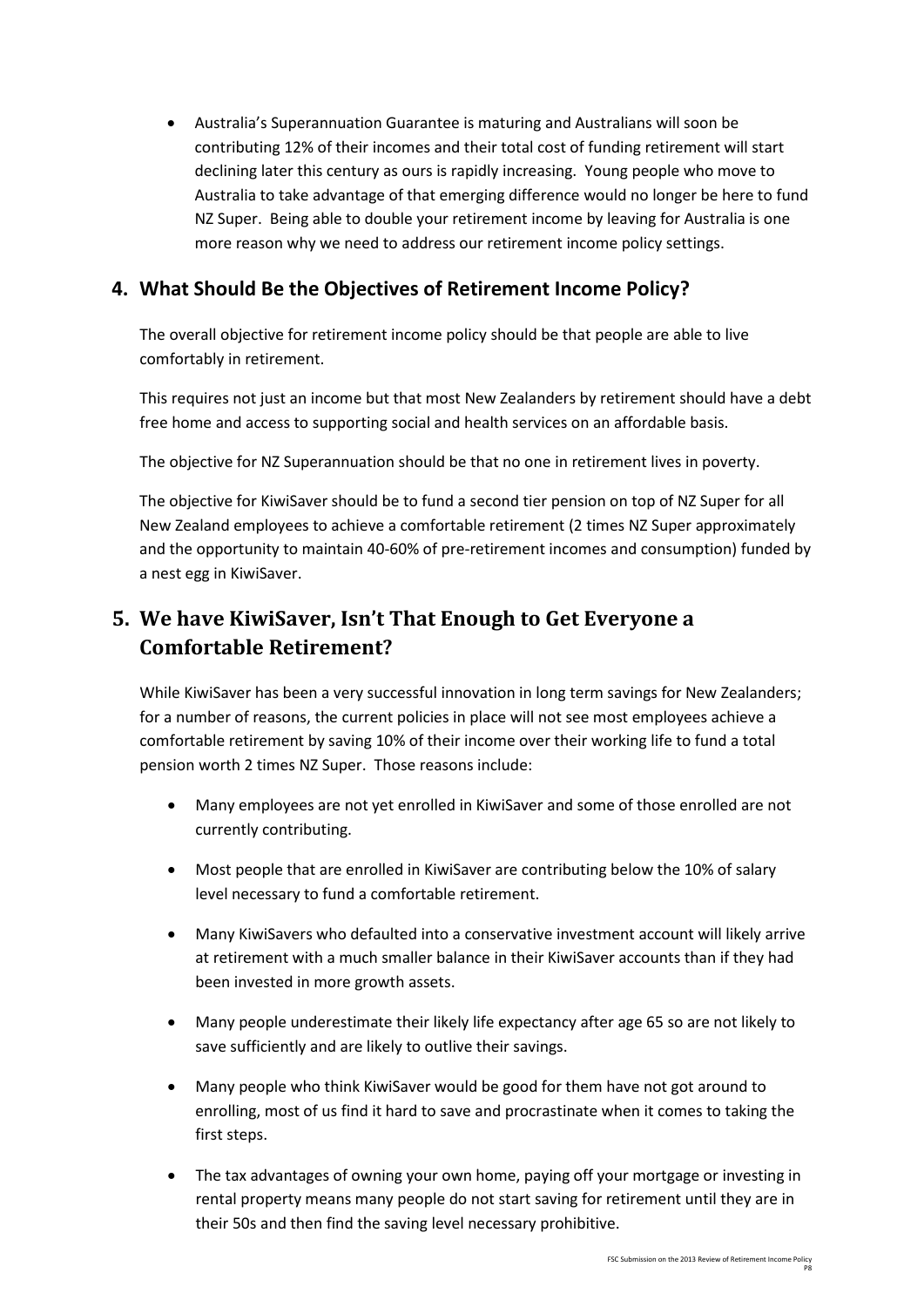The likely impact of all this is that most New Zealanders will end up at retirement with regrets about how much they saved. We therefore need a series of policy changes if we are to achieve a comfortable retirement for all New Zealander employees. The FSC would suggest these policy changes be the subject of the negotiation for a new Accord on Retirement Income Policy.

Saving for retirement is a very long term activity so it is desirable to have a fairly stable policy environment for retirement savings.

The FSC would recommend that this be achieved by having the parties represented in Parliament negotiate a new Retirement Income Policy Accord after the 2014 General Election to replace the one agreed to in 1993.

What would a sustainable retirement income policy package look like?

It might include:

- Having a comfortable retirement income for all New Zealand employees as an objective.
- Indexing the age of eligibility for NZ Super to our improving longevity after age 65 so that each generation on average gets the same number of years of NZ Super as the current generation does, based on the NZ Statistics VLM scenario unless evidence emerges that the trend of improvement over the last 30 years is not continuing.
- Matching contributions by employers and employees.
- Having an option for new entrants to start contributing only at 1%, split between employee and employer to gradually build up to 10% over 10 years.
- Gradually stepping up contributions of existing KiwiSavers to 10% at a young age or to a higher level in the case of people closer to retirement who are currently saving less than 10% of their income.
- Top ups for KiwiSaver balances at retirement if you have been unable to save enough to fund a comfortable retirement after say 30 years or more of contributions.
- Removing the imbalance in tax treatment between investments in rental property and financial products with compound returns to fund retirement like KiwiSaver.
- Reviewing the bureaucratic hardship withdrawal provisions to see if they could be better dealt with by insurance.
- Possibly allowing withdrawals for either funding the deposit to purchase business, tertiary education or as at present, a deposit on a first home.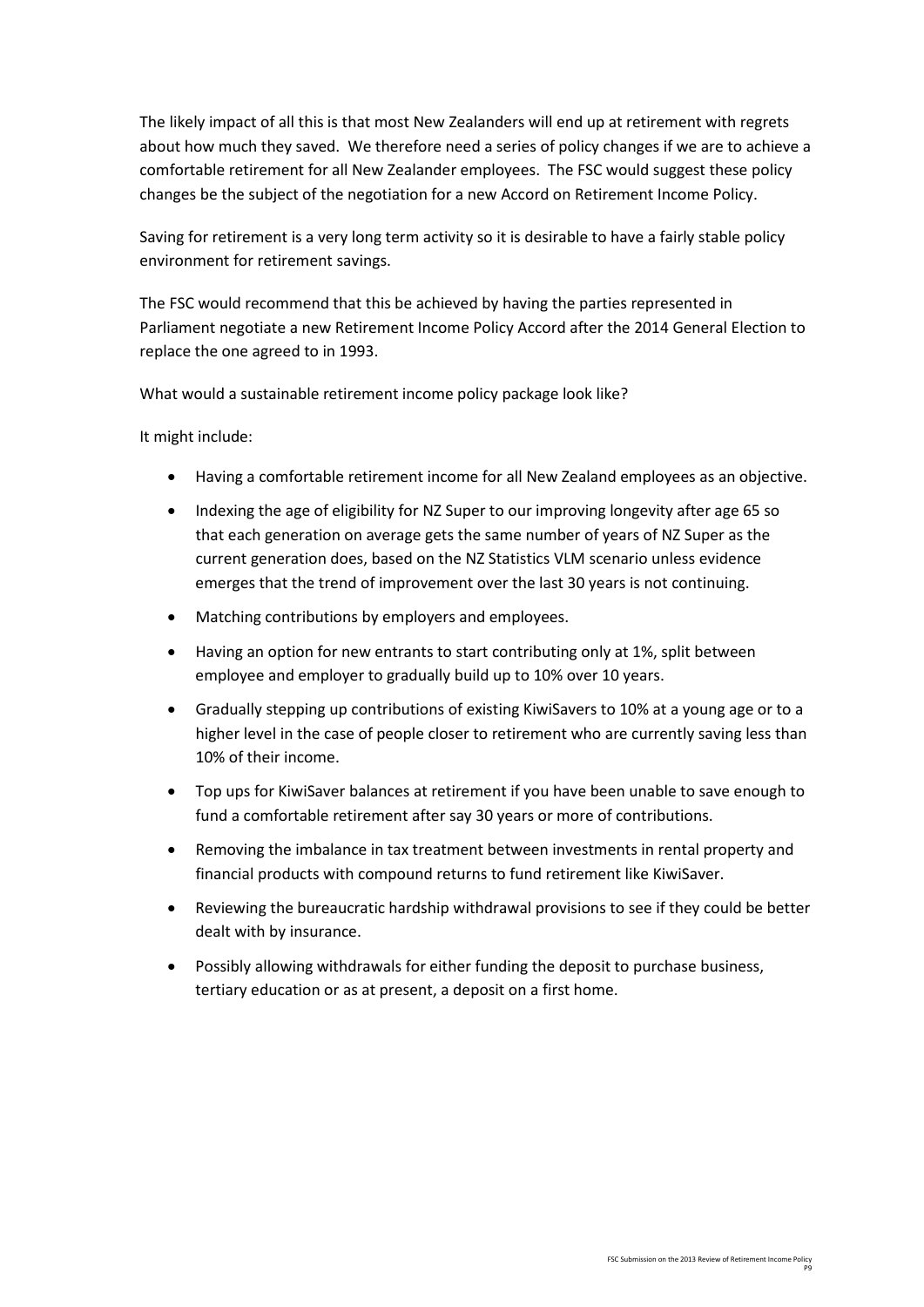## **6. How Do The Public Feel About These Issues?**

The following summary is based on Horizon Research projects from 2010 to 2012 for the Financial Services Council. Similar questions when asked in other surveys have produced similar results.

Overall, New Zealanders aged 18+:

- Believe they are not saving enough for retirement and will not unless compelled to.
- Only 9% think that NZ Super alone will be enough for an adequate income in retirement.
- Only a third believe they will have enough income in retirement to cover basic costs for health, food and accommodation.
- 64% feel New Zealand Superannuation payments will be insufficient to live on in retirement.
- Individuals say they need around \$630 per week and couples \$845 per week to live comfortably in retirement. The shortfall between what they need and will receive from NZ Super for both individuals and couples is around \$300 per week.
- Support for New Zealand having a retirement savings scheme where contributions are compulsory from both employees and employers is strong (59% to 24%).
- 73% equivalent to around 2.4 million New Zealand adults believe it was a mistake for New Zealand to abolish its compulsory super scheme in 1976. Only 4% disagree.
- 67.2% think making KiwiSaver compulsory would be good for New Zealand's future.
- 68% equivalent to 2.22 million adult New Zealanders agree that New Zealand needs a policy to keep NZ Super but also make a scheme like KiwiSaver compulsory for employees to provide an income in retirement higher than NZ Super alone.
- 48% of adults think increasing KiwiSaver contributions by 0.5% a year from each of the employee and employer until they reach 10% of earnings (5% from the employee, 5% employer) would be a good policy (17.6% oppose).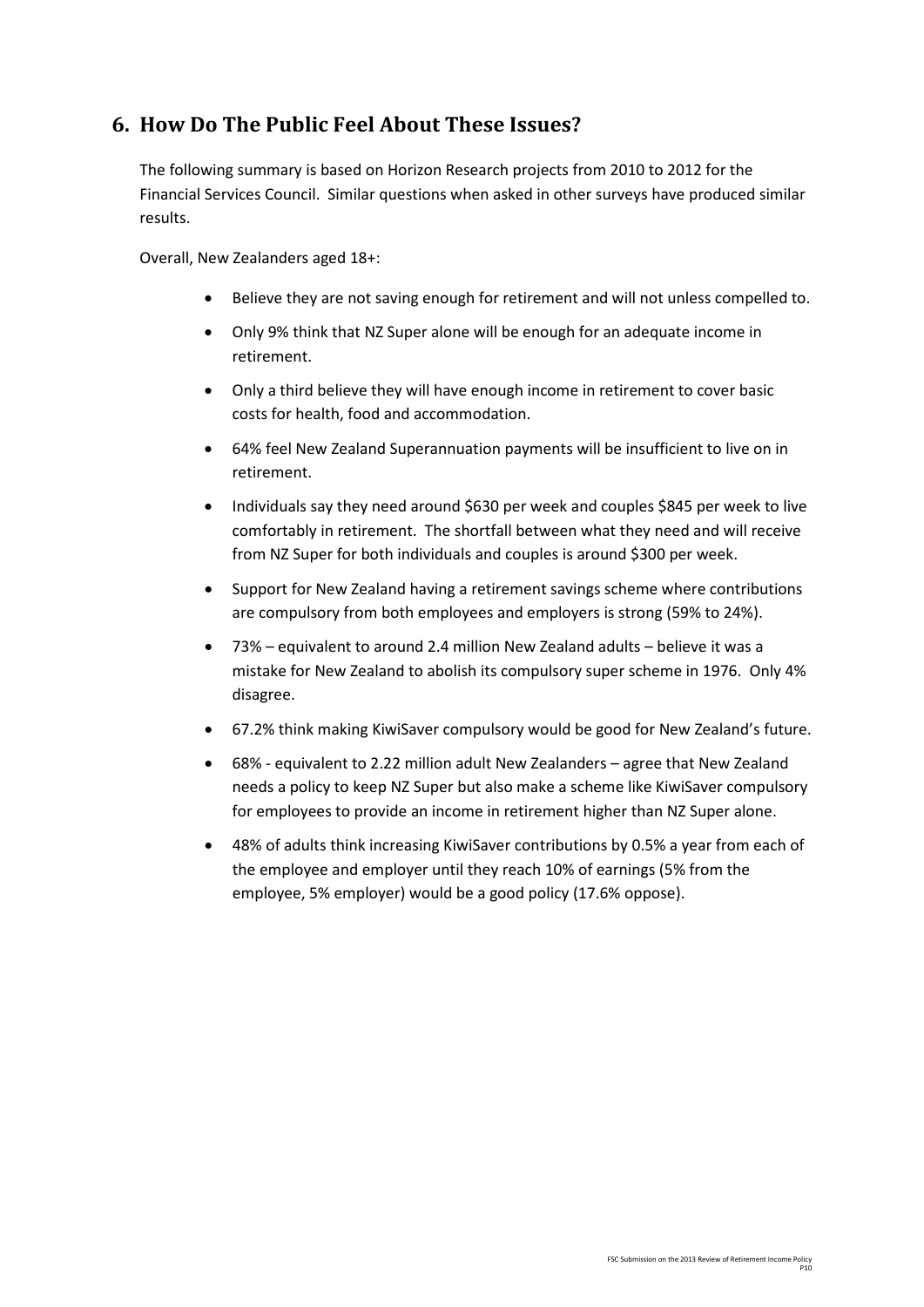### **Retirement Commissioner's 2013 Review of Retirement Income Policy**

### **Specific Responses to the Terms of Reference**

**1. An update of and commentary on the developments and emerging trends in the retirement income provision area since the 2010 review, both within New Zealand and internationally.** 

Within New Zealand there has been considerable change since the 2010 review, mainly attributable to KiwiSaver. As at 31 March 2012 there were 1,910,211 members in KiwiSaver schemes with a majority 1,051,820 making contributions.

There has been an increased recognition by the general population that NZ Superannuation on its own is unlikely to provide them with the lifestyle they want (and expect) in retirement. A poll conducted for the FSC by Horizon in December 2012 revealed that only 9% of the NZ population believed they would be able to live on NZS alone.

A Horizon Research survey conducted for the FSC in December 2011 revealed that most people expect to need at least an extra \$300 per week on top of NZS in order to have a comfortable retirement.

In other countries the recognition that people are living longer has led to policy changes including moving out the age of eligibility for state pensions (Australia, UK, USA, Denmark, Spain and Germany have put plans in place to move in stages to age 67), reducing the value of pensions or increasing means tests (Australia, Germany, Ireland, Korea) and increasing the contribution rates (Australia moving from 9% to 12% by 2019).

#### **2. The intergenerational impacts of New Zealand's retirement income policy, with due consideration given to:**

#### **(a) The effects of increased longevity on present retirement savings schemes.**

As noted above, the effects of increased longevity on retirement income schemes have been recognised worldwide and other countries have taken steps to limit the cost of providing state pensions.

The key effect of increased longevity in NZ will be that more people will be claiming NZS and they will be claiming it for a longer period. The long term trend has longevity increasing at approximately 2 years per decade but between 1996 and 2006 the increase in longevity in NZ was an extra 3 years after age 65. The 2006 Census results indicated that in 2051 there are likely to be 160,000 more people over the age of 65 than was previously expected based on the Statistics NZ Series 5 projections.

A 'no change' policy in NZ is expected to mean the cost of providing NZS would increase from 4% of GDP to 10% by 2100. Paying for this out of taxes would mean tax rates would need to increase by about 28% which is likely to make NZ a less attractive proposition for working age people able to relocate to Australia or elsewhere.

The proportion of over 65s still in employment is higher in NZ than many other countries, largely because receipt of NZS is not dependent on ceasing work and is not subject to income or asset testing.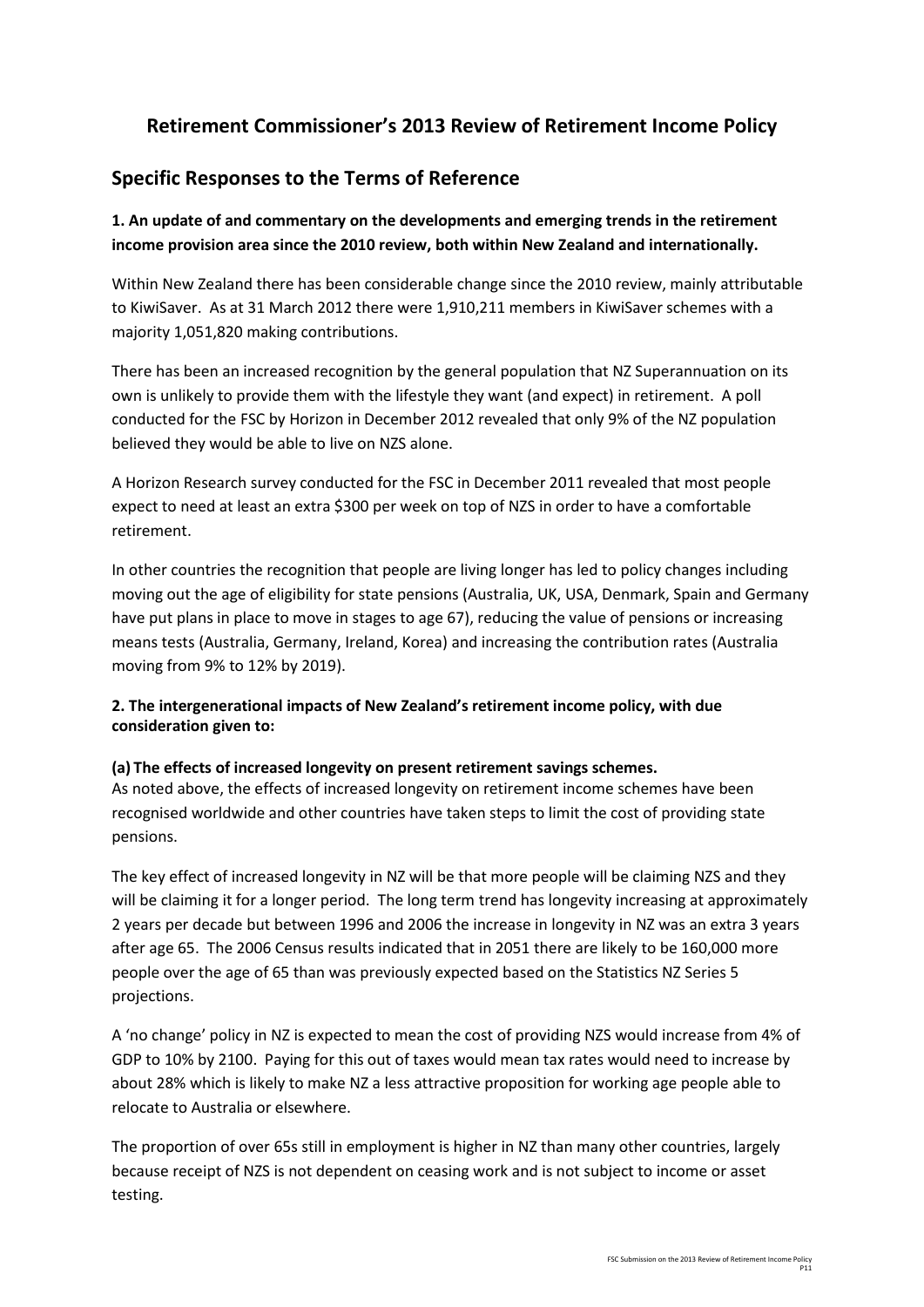

*Source: SNZ and ABS unweighted means of quarterly and monthly data respectively*

Increased longevity and better health at later ages makes employment past age 65 a realistic option for many people but, unless the age of eligibility for NZS is moved out, does nothing to reduce the fiscal cost.

In personal terms the increased cost will put at risk the implied contract between the generations. That is, that working age people pay taxes and receive in return pensions and health care in their later years. If the cost of pensions forces taxes up to the extent that young workers leave, it may mean a New Zealand populated by grandparents who only see their grandchildren when they can afford to visit them in Australia.

The lack of decumulation products in NZ means those people retiring and withdrawing their lump sum savings from KiwiSaver are faced with the prospect of managing their own fund. This puts them at risk of running out of money before they run out of life. Tax policy changes would assist the development of annuities and other decumulation products by removing the disincentives that currently exist for product providers and purchasers.

#### **(b) Alternative retirement savings approaches.**

Previous retirement income policy reviews have mainly focused on those people who are soon to retire. What is needed from this review is a policy that addresses the issue of retirement income for young New Zealanders. They have the most to gain from getting retirement policy right as most of them are going to live longer after the age of entitlement to NZS than any generation before them.

The approach recommended by the Financial Services Council is to maintain NZS in its current form, as a universal Tier 1 pension funded on a pay-as-you-go (PAYGO") basis, but to recognize the likelihood that the age of eligibility will need to move out in order to limit the extra costs from increasing longevity.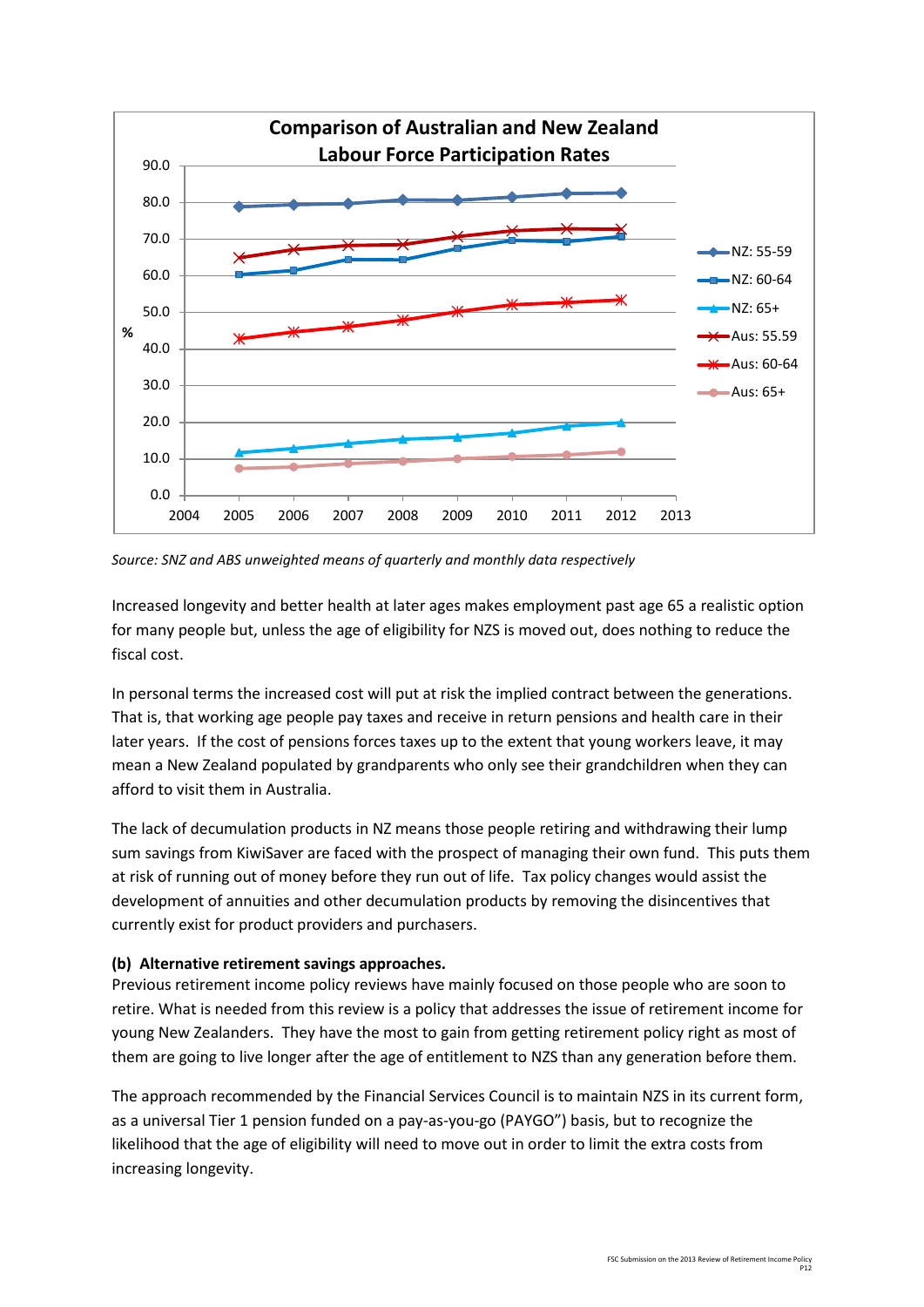The gap between the age that people may like to stop paid work and the age of entitlement to NZS could be funded relatively easily by extending take up and contributions into KiwiSaver to fund a save-as-you-go (SAYGO) second pension into the mix. We now know<sup>[1](#page-12-0)</sup> that, provided the earning rate on savings is greater than the growth rate of the economy, contributing to an asset accumulating fund (SAYGO) is a more efficient way of saving for retirement than directly paying for pensions from taxation (PAYGO).

| <b>REAL RETURN</b> | <b>LABOUR PRODUCTIVITY</b><br><b>GROWTH RATE</b> | SAYGO PENSION (S)            | PAYGO PENSION (\$)                                                   | <b>RATIO</b> |  |
|--------------------|--------------------------------------------------|------------------------------|----------------------------------------------------------------------|--------------|--|
|                    |                                                  |                              | UNFAVOURABLE CONDITIONS FOR SAYGO (LOW CAPITAL RETURNS, HIGH GROWTH) |              |  |
| 3.0%               | 2.0%                                             | 35,738                       | 25,982                                                               | 1.38         |  |
|                    |                                                  | AVERAGE CONDITIONS FOR SAYGO |                                                                      |              |  |
| 3.0%               | 1.0%                                             | 32,072                       | 16,678                                                               | 1.92         |  |
| 3.0%               | 1.5%                                             | 33,804                       | 20,828                                                               | 1.62         |  |
| 3.5%               | 1.5%                                             | 39,921                       | 20,828                                                               | 1.92         |  |
| 4.0%               | 1.5%                                             | 47,252                       | 20,828                                                               | 2.27         |  |
| 4.0%               | 2.0%                                             | 49,638                       | 25,982                                                               | 1.91         |  |
|                    |                                                  |                              | FAVOURABLE CONDITIONS FOR SAYGO (HIGH CAPITAL RETURNS, LOW GROWTH)   |              |  |
| 4.0%               | 1.0%                                             | 45,111                       | 16,678                                                               | 2.70         |  |

#### **The relative size of SAYGO and PAYGO pensions when rates of returns and productivity change\***

\* The pensions assume the average wage begins at \$45,000 and grows at the productivity growth rate. Each year a person contributes 10% of their income to either an accumulated SAYGO pension fund or to the Government to fund a PAYGO pension. Pensions increase at the productivity growth rate. The working life is 45 years and the retirement period is 19 years. When the working age population increases by 0.25% per year, the cost of providing a PAYGO pension reduces by 10%.

Source: Andrew Coleman, Motu Research

In 2011 Horizon Research was commissioned by the FSC to ask New Zealanders what level of income would provide a comfortable income in retirement. The result was that most New Zealanders believed they would have a comfortable retirement if they were to receive about \$300 above the then level of NZ Super. This is approximately twice the level of NZ Super.

With extension of KiwiSaver membership and higher contribution rates it is a realistic prospect for someone on the median or average wage, who contributes to KiwiSaver over a 40 year working life, to save enough to fund a pension that would double their income from NZS alone. Someone on minimum wage for 40 years could also achieve this if they delayed their retirement until age 67.

The FSC proposal is to introduce a combined approach which would see people accumulating sufficient savings to fund the gap before they become eligible for NZS and provide an additional topup pension after that.

Pursuing that alternative approach needs a decision to be made on whether membership of KiwiSaver should be universal or optional. If membership continues to be voluntary it should be promoted actively by means such as 'automatic enrolment days' every 3 years or so.

Other means to help KiwiSaver members accumulate a substantial pot of savings include removing the tax distortions that penalize compounding savings products and introducing a lower initial contribution rate (say 1% split between employee and employer) with automatic increases of 1% on

<span id="page-12-0"></span> <sup>1</sup> Diamond, Peter. 1997. "Macroeconomic aspects of Social Security Reform." *Brookings Papers on Economic Activity* <sup>1997</sup>  $(2)$  1 – 66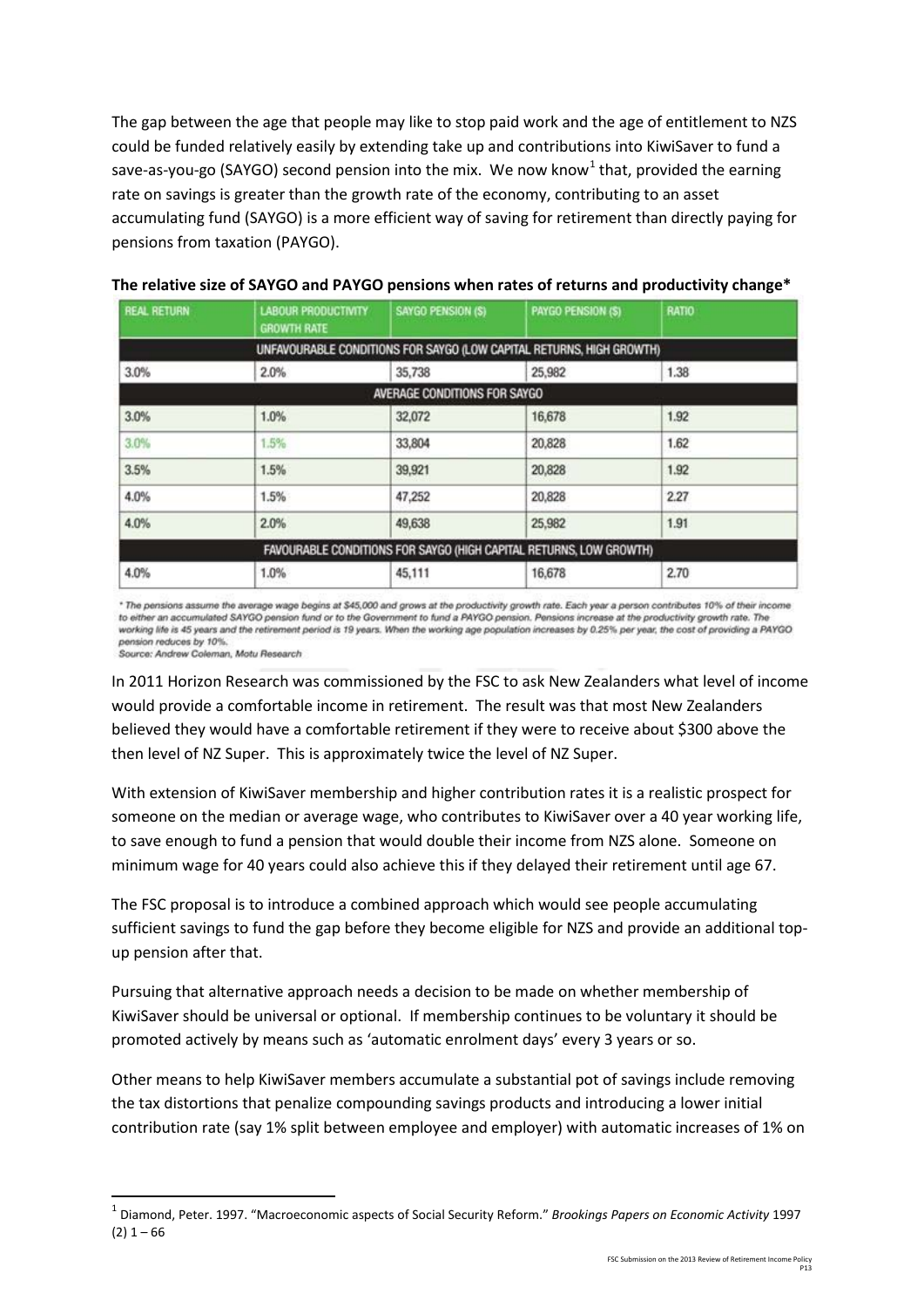1 April of each year or when a pay increase occurs until a contribution rate of 10% of income was achieved.

The Savings Working Group report highlighted that while investment in rental property had an effective tax rate of 15-20%, the effective tax rate on KiwiSaver was close to 50%.

In the example below from the Savings Working Group 2011 Report the debt instruments shown have the same tax treatment as KiwiSaver and other PIE instruments.

#### **Effective tax rates on different classes of investments**

#### Box 6: Effective tax rates on different classes of investments

The following figure shows the effect of inflation and other factors on the effective real tax rates on different classes of assets for investors on 17.5% and 33% marginal tax rates, when the inflation rate is 2% and nominal interest rates are 6%. For rental housing, 50% of the return is assumed to be rent and 50% in non-taxable capital gains.



*Source: p83 Savings Working Group 2011 Report*

The FSC has work underway on the significance of the tax disadvantages that KiwiSaver and other PIE savings vehicles face compared with investments in rental property. This work is expected to be completed for release in October.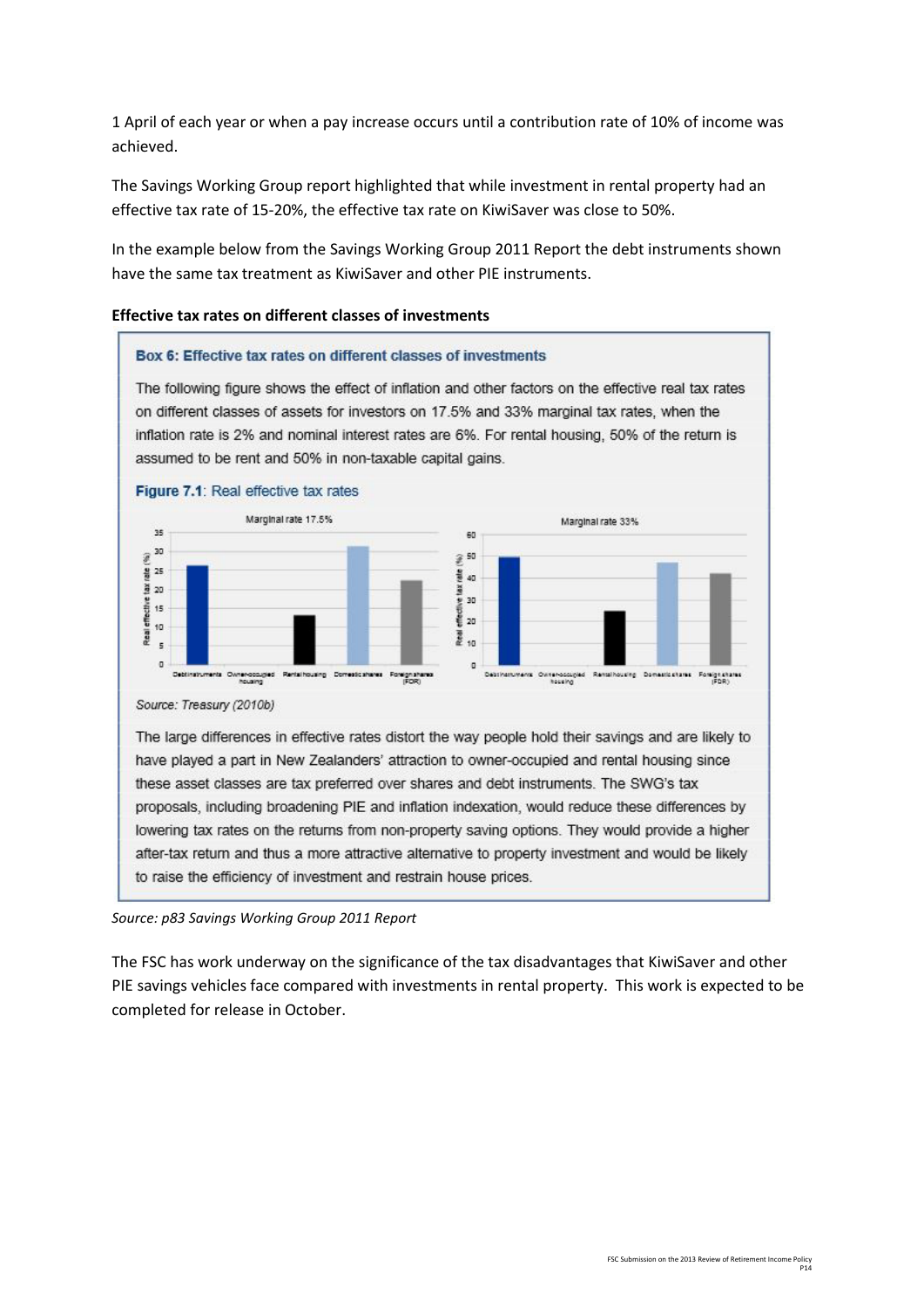Financial education also needs to spell out the cost of delaying the start of saving:

|                                | CONTRIBUTION RATE NEEDED TO ACHIEVE SAME KIWISAVER PLUS ACCOUNT BALANCE AT AGE 65/70 FOR | (COHORT TURNING 65 IN 2061) MEDIAN INCOME |                       |           |
|--------------------------------|------------------------------------------------------------------------------------------|-------------------------------------------|-----------------------|-----------|
| KiwiSaver Plus account balance | Account balance at 65                                                                    |                                           | Account balance at 70 |           |
| if you start at age 25 on 10%  | Male                                                                                     | Female                                    | Male                  | Female    |
| contribution rate:             | \$638,000                                                                                | \$420,000                                 | \$781,000             | \$515,000 |
| Starting age                   | Required contribution rate (%)                                                           |                                           |                       |           |
| 25                             | 10.00                                                                                    | 10.00                                     | 10.00                 | 10.00     |
| 35                             | 13.84                                                                                    | 14.25                                     | 13.54                 | 13.90     |
| 45                             | 23.60                                                                                    | 24.54                                     | 21.94                 | 22.64     |
| 55                             | 58.64                                                                                    | 60.43                                     | 46.34                 | 47.12     |

#### **The price of procrastination is higher cost later**

*Source: Pensions for the Twenty First Century: Retirement Income Security for Younger New Zealanders p49*

#### **(c) The sustainability of New Zealand Superannuation.**

When NZ's first old age pension was introduced in 1898 the average life expectancy at age 65 was 12.2 years for men and 13.3 years for women. NZS was never intended to provide a retirement income for every New Zealander for an average, 30 or more years in retirement. That is, however, what it will need to do on current longevity trends if no change is made to the age of eligibility.

The PAYGO design of NZS made sense in a period when each succeeding generation was larger and wealthier than the previous. It does not look sustainable in an environment where the proportion of elderly to young is increasing each year and the lifetime earnings of people now entering the workforce may possibly be less than the previous generation.

The impact of increased longevity on the cost of providing NZS can be seen in this graph.



*Source: Infometrics*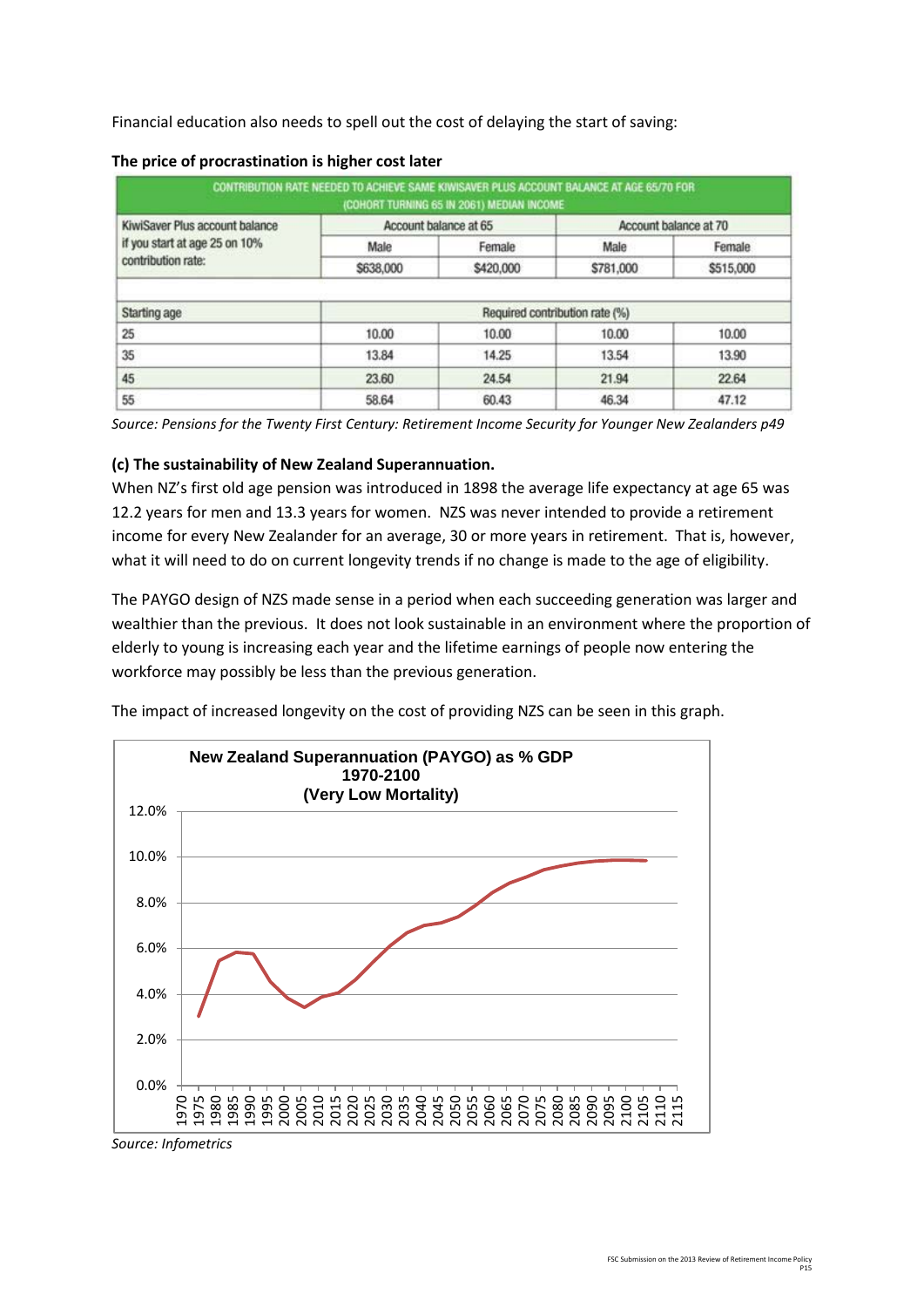#### **3. An assessment of the role of private savings for retirement. This assessment should cover:**

#### **(a) Trends in KiwiSaver, particularly withdrawal patterns of those retiring and the issues that these may raise.**

Total membership of KiwiSaver at the end of April 2013 stood at 2,110,251 of which 1,042,116 had opted in directly via a provider, 253,823 had opted in through their employer and 814,312 had been automatically enrolled. Of the total membership 34% is in the 20 to 34 age band, likely because of the withdrawal and subsidy benefits for first home purchase.

As the first KiwiSaver members have only been eligible to withdraw their savings since 1 July 2012 it is too soon to draw conclusions about withdrawal patterns of those retiring. However, a key trend is the number of KiwiSaver members who are contributing and the rate at which they are contributing. The KiwiSaver Reports published by the FMA for the years ending 31 March include statistics on the number of KiwiSaver members who are contributing to their scheme. Figures available for the past 3 years show:

| Year ending | % of total membership contributing |
|-------------|------------------------------------|
| 31/3/12     | 55%                                |
| 31/3/11     | 55%                                |
| 31/3/10     | 60%                                |

The IRD KiwiSaver Evaluation Report for the year ending 30 June 2012 indicates that 59% of members were contributing at the 2% (now 3%) rate. Belonging to KiwiSaver without contributing, or contributing at the lowest rate possible, are not good strategies for building up a sizeable nestegg for retirement.

Results of a survey conducted by Horizon Research for the FSC in December 2012 indicated most KiwiSavers enrolees were not contributing at all or at levels sufficient to fund a comfortable retirement

|                                                          |       | KiwiSaver member     |                             |
|----------------------------------------------------------|-------|----------------------|-----------------------------|
| KiwiSaver member and employer contribution rates*        | Total | In paid<br>workforce | Not in<br>paid<br>workforce |
|                                                          |       |                      |                             |
| I currently contribute 2% and my employer contributes 2% | 30.3% | 38.2%                | 9.8%                        |
| I currently contribute 2% and my employer contributes 4% | 3.3%  | 4.1%                 | 1.6%                        |
| I currently contribute 2% and my employer contributes 8% | 0.2%  | 0.0%                 | 0.0%                        |
| I currently contribute 4% and my employer contributes 2% | 11.9% | 15.9%                | 0.0%                        |
| I currently contribute 4% and my employer contributes 4% | 6.3%  | 8.6%                 | 0.0%                        |
| I currently contribute 4% and my employer contributes 8% | 0.5%  | 0.0%                 | 0.0%                        |
| I currently contribute 8% and my employer contributes 2% | 2.3%  | 3.0%                 | 0.0%                        |
| I currently contribute 8% and my employer contributes 4% | 0.5%  | 0.0%                 | 0.0%                        |
| I currently contribute 8% and my employer contributes 8% | 0.6%  | 0.0%                 | 0.0%                        |
| I am not currently contributing to KiwiSaver             | 20.4% | 10.8%                | 50.3%                       |
| Not sure                                                 | 15.7% | 14.0%                | 22.6%                       |
| Another contribution rate                                | 7.9%  | 5.4%                 | 15.7%                       |
|                                                          |       |                      |                             |

*Source: Horizon Research 2012*

\*Note that from 1 April 2013 the 2% employee and 2% employer category will have moved to 3%+3%.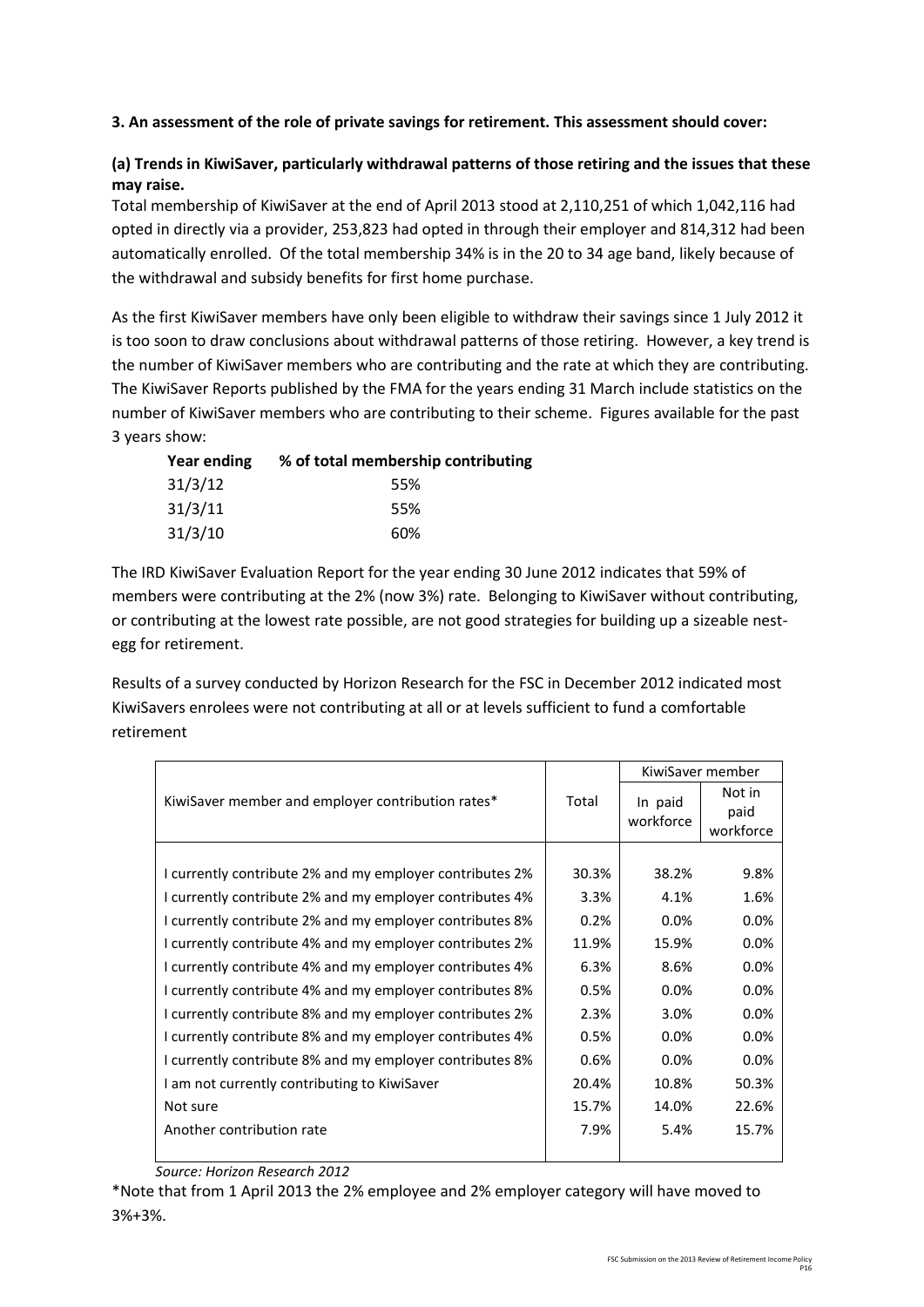These contribution rates could potentially be improved by allowing more flexibility around rates or "stair casing" contributions into KiwiSaver. For example, one approach could be to provide a new default option for those who are not currently KiwiSaver members that would allow them to enter the scheme at a 1 per cent contribution level split between employee and employer but to step up the contributions by 1 per cent each year or as wages increase.

To achieve a comfortable retirement contributions need to lift to 10%. There would be merit in increasing the minimum 3% + 3% rates by 1% split between employer and employee until the combined total reaches 10%.

Another issue that needs to be taken into account is the number of KiwiSaver members who have been enrolled into a default fund and have remained there rather than moving to another fund that may better match their personal risk profile. According to the FMA KiwiSaver Report as at 31 March 2012, 447,274 of the total membership of 1,910,211 were in a default fund.

The MBIE discussion document for the 2012 Review of KiwiSaver Default Provider Arrangements identified that only 39% of entrants into the default option of their scheme had since moved. The balance may remain in the default fund for the duration of their membership. The implications of that include:

They are likely to accumulate less in investment earnings than if they were in a fund with more growth assets

They will in effect have paid more for each dollar of pension than their peers who take up a more aggressive option

They may in future conclude they were steered into a fund that was too conservative and hold the Government responsible for their lower earnings.

Research behind the FSC report *Pensions for the Twenty First Century: Retirement Income Security for Younger New Zealanders* calculated likely pensions from KiwiSaver fund balances at age 65 using relatively modest expected net return rates of 3% and 4%pa. Using the same base assumptions, further calculations using 3% and 5% rates of return (real, net of tax and fees) indicate that the additional 2% over a 45 year working life results in an extra 30% in available pension at age 65 for a male on the median wage and an extra 24% for a female on the median wage. This means that someone on the male median wage would receive \$325,000 less in their retirement pot if they were to stay in a conservative default fund compared with a more aggressive fund that earns 2% more over 45 years. For a woman on the median wage, potentially \$205,000 would be left on the table by sticking with the default option. For someone on the minimum wage throughout their working life, \$179,000 would be left on the table. These are all significant sums that would make a major difference to a retiree's retirement life style.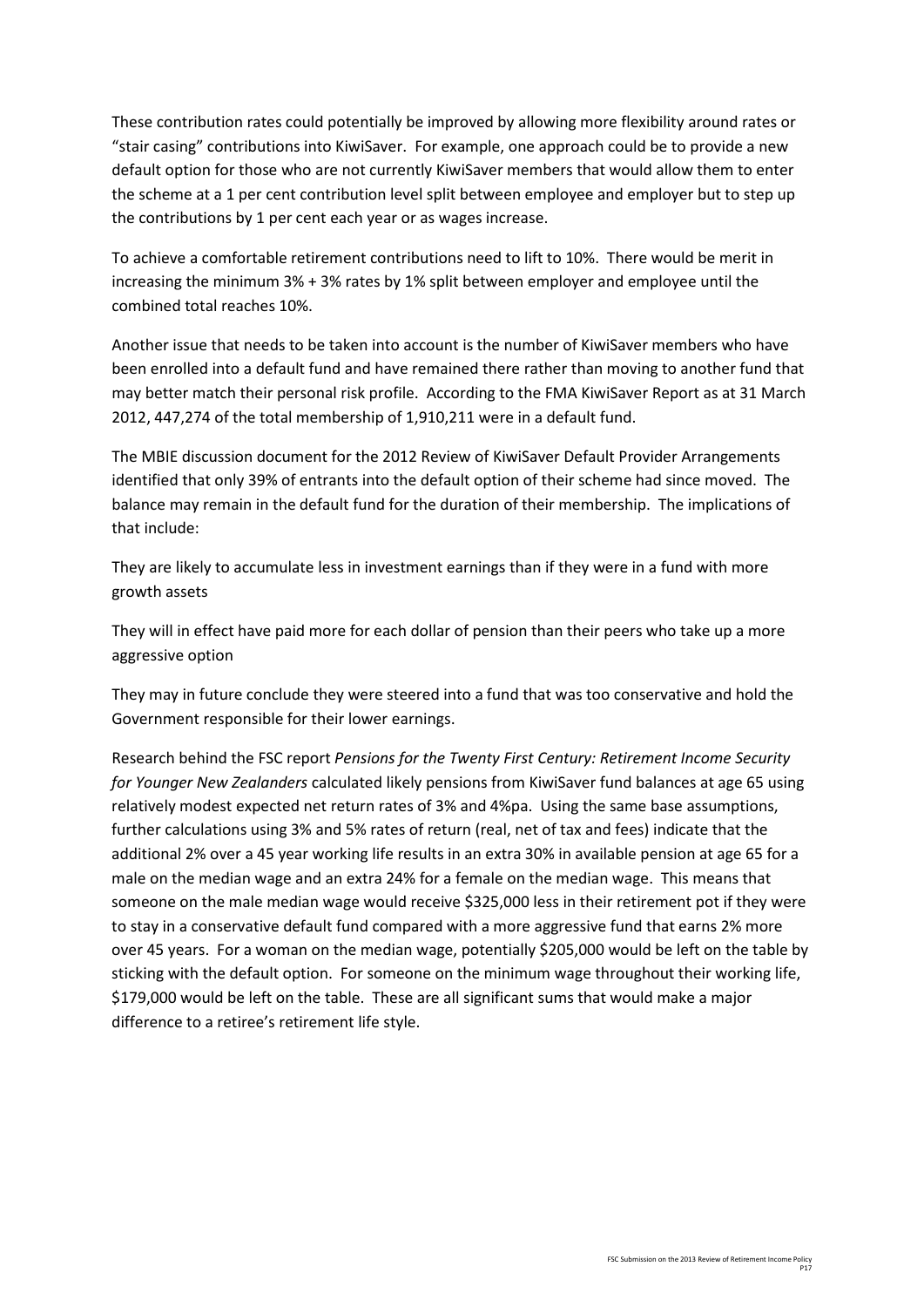#### **(b) The role of the financial services sector in helping to ensure the adequacy of retirement income for New Zealanders.**

The introduction of KiwiSaver has enabled the financial services sector to have a major impact on the level of personal saving in NZ. Since 2007:

- More than 2 million New Zealanders have engaged in long-term saving
- 15,000 people, with many more to come, have been able to make a deposit on a first home in a market requiring five times average earnings for a first home compared with three times for their parents' generation
- Increased long-term savings have enabled NZ-based fund managers to invest more in fastgrowing New Zealand companies, some yet to be listed
- Despite the worst investment environment for 50 years no KiwiSaver has lost money
- KiwiSaver default fund investors are paying lower fees than they would in Australia or in other products, even given the low balances of many KiwiSaver accounts at this stage

KiwiSaver has proved to be an effective means for improving saving levels in NZ and increasing the pool of local capital for investment. The combination of low administrative costs, individual KiwiSaver accounts, where balances can easily be checked and where KiwiSavers have the option of changing provider has made it the most successful savings innovation in New Zealand's history.

With the brilliance of hindsight we can say that KiwiSaver, including the default arrangements, has been remarkably successful. However, we consider that the financial services sector could provide an even better service if the default provider rules around asset allocation in the default funds were revised to allow new entrants to default into an appropriate investment portfolio according to their stage of life, with a higher allocation of growth assets for the long term. Existing KiwiSavers who have defaulted into a conservative fund could also be allocated to a more appropriate portfolio mix.

The default fund is intended to provide an investment option for those savers who, for whatever reason, do not choose a specific investment option but a more aggressive investment strategy is likely to be more effective for younger savers with a long-term goal of building up a retirement fund.

As discuss earlier, the greatest barrier to enabling all New Zealanders to achieve a comfortable retirement is the current level of contributing membership of KiwiSaver and that contribution levels are at present insufficient to fund a comfortable level of retirement income. For people in their 20s this is 10% but it increases rapidly the longer the commencement of retirement saving is deferred.

#### **4. The contributions made by other policies and programmes, such as in housing and health, to maintaining New Zealanders' retirement income.**

Major drivers of the ability to achieve and maintain a desired standard of living after retirement are health and home ownership. Having debt-free accommodation at retirement is essential.

Current tax policies are contributing to pushing up the price of land and home ownership and making it increasingly unaffordable. If these tax policies are being maintained to encourage home ownership they are clearly not effective as home ownership levels for younger New Zealanders are declining steadily. The following extract is from the Savings Working Group in their 2011 report: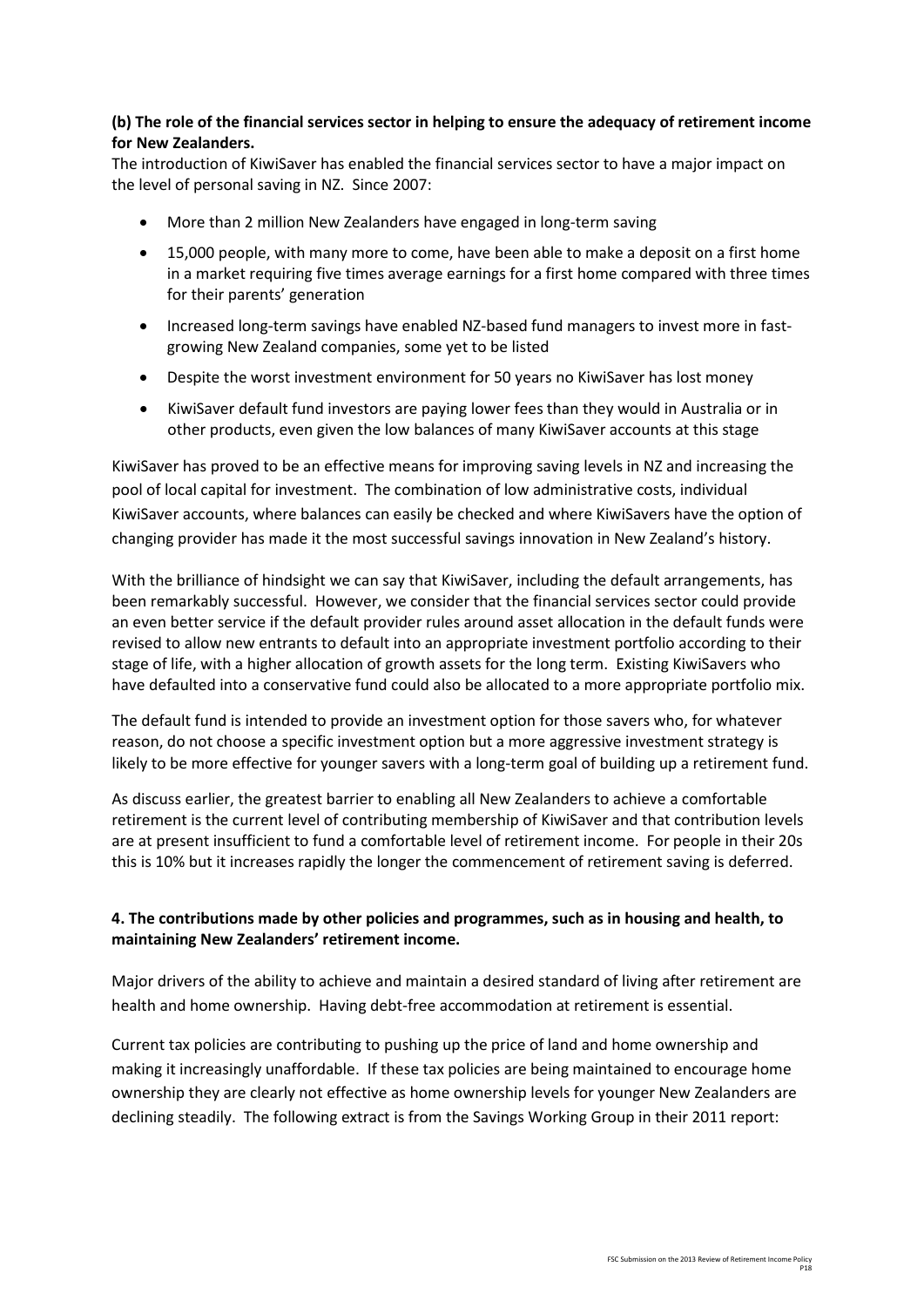#### *Taxes and house prices*

A simple pricing model for property investment based on a required risk premium for after-tax returns relative to the after-tax returns on government bonds indicates that the favourable tax treatment of property investment relative to neutral treatment accounts for a good proportion, about 50%, of house price increases (Table 2).

#### **Estimated impact of concessional tax treatment on real house prices, 2001-2007**

|                                        | <b>Marginal investor</b> |                |
|----------------------------------------|--------------------------|----------------|
|                                        | <b>Residential</b>       | Owner-occupier |
|                                        | property                 |                |
|                                        | investor                 |                |
| Actual gain in real house prices       | 88%                      | 88%            |
| Gain in house prices under neutral tax | 47%                      | 41%            |
| treatment                              |                          |                |
| Gain in prices due to tax concession   | 42%                      | 47%            |
| % of price growth due to               | 47%                      | 53%            |
| concessionary tax                      |                          |                |

Without a capital gains tax, the only way to reduce the tax distortion on property prices would be at the very least to reduce taxes on financial assets, the main investment alternative.

In short, a lower rate of tax on the returns from (especially) long-term savings would provide a higher after-tax return and thus a more attractive alternative to property investment. This would be likely to restrain house prices and therefore aggregate mortgage debt

*Source: Savings Working Group Report 2011 p47*

#### **5. Women's future retirement income prospects.**

Women continue to have lower incomes than men and longer periods out of the paid work-force due to family responsibilities. This means that a woman at age 65 is likely to have a lower level of financial assets than a man of the same age.

The FSC proposal for addressing retirement income needs supports maintaining NZS as a Tier 1 pension but recognises that the age of entitlement is likely to need to move out (in preference to increasing tax rates). It recommends encouraging increased membership of KiwiSaver, with provision for anyone not reaching a certain level of accumulated savings by age 65 to have their savings topped up to a level sufficient to purchase an annuity equivalent to NZS. That would ensure that women with periods out of the paid workforce would still be able to fund the gap between age 65 and a later age of entitlement to NZS and would be able to supplement their NZS pension by purchasing a fixed term pension with their KiwiSaver balance to reach a comfortable level of income in retirement.